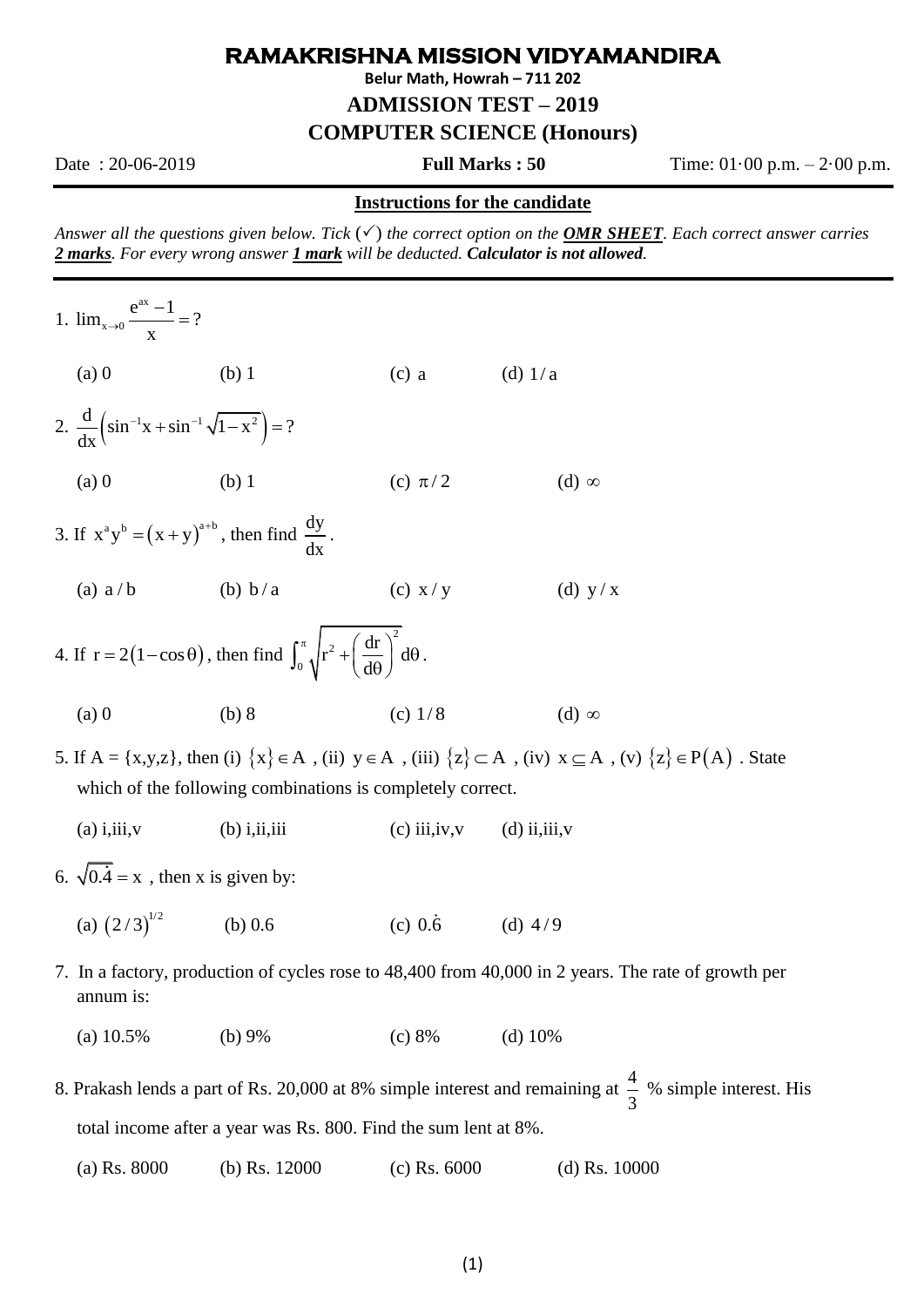9. If  $(a+b)$ :  $(b+c)$ :  $(c+a) = 6:7:8$  and  $(a+b+c) = 14$ , then value of c is:

(a) 6 (b) 7 (c) 8 (d) 14

10. If  $(x^{24} + 1) / x^{12} = 7$  then the value of  $(x^{72} + 1) / x^{36}$  is: (a) 343 (b) 433 (c) 432 (d) 322

- 11. If a clock started at 12 noon, then the angle turned by hour hand at 3:45 PM is:
	- (a)  $104\frac{1}{2}$  ° (b)  $97\frac{1}{2}$  ° (c)  $112\frac{1}{2}$  ° (d)  $117\frac{1}{2}$  °

12. On what dates of April, 2001 did Wednesday fall?

(a) 2nd, 9th, 16th, 23rd (b) 4th, 11th, 18th, 25th (c) 3rd, 10th, 17th, 24th (d) 1st, 8th, 15th, 22nd, 29th

13. If  $47.2506 = 4 \times A + 7/B + 2 \times C + 5/D + 6 \times E$ , then the value of  $5 \times A + 3 \times B + 6 \times C + D + 3 \times E$  is:

- (a) 55.6003 (b) 53.603 (c) 153.6003 (d) 213.003
- 14. A group of students decided to collect as many paise from each member of group as is the number of members. If the total collection amounts to Rs. 59.29, the number of the member in the group is:
	- (a) 57 (b) 67 (c) 77 (d) 87
- 15. If  $\sqrt{18225} = 13$ , then the value of  $\sqrt{182.25} + \sqrt{1.8225} + \sqrt{0.018225} + \sqrt{0.00018225}$  is:
	- (a) 1.49985 (b) 14.9985 (c) 149.985 (d) 1499.85

16. Find out the area of a white sheet required to prepare a cone with a height of 21 cm and the radius of 20 cm.

- (a)  $3080 \text{ cm}^2$ (b)  $2300 \text{ cm}^2$ (c) 3460 cm<sup>2</sup> (d) 3600 cm<sup>2</sup>
- 17. At what time between 2 and 3 o'clock will the hands of a clock in opposite directions?
	- (a)  $43\frac{9}{11}$  min. past 2 (b)  $43\frac{7}{11}$  min. past 2 (c) 43 min. past 2 (d)  $43\frac{5}{11}$  min. past 2

## 18. The number 311311311311311311311 is:

- (a) divisible by 3 but not by 11 (b) divisible by 11 but not by 3
- (c) divisible by both 3 and 11 (d) neither divisible by 3 nor by 11.
- 19. Pointing to Manju, Raju said, "The son of her only brother is the brother of my wife". How is Manju related to Raju?
	- (a)Mother's sister (b) Grandmother (c)Mother-in-law (d)Sister of father-in-law